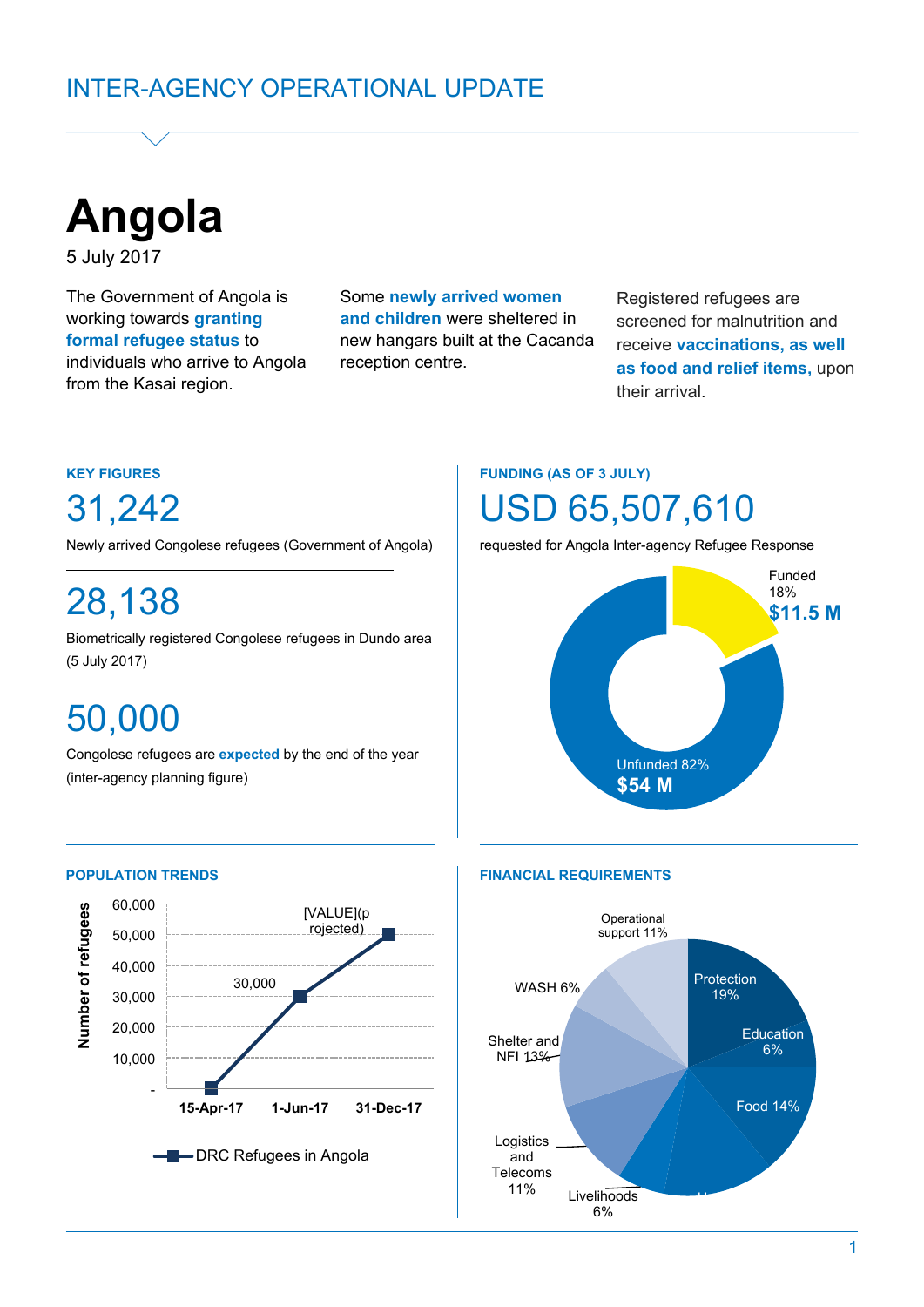

# Update On Key Achievements

# Operational Context

Violence in the Kasai Province, the Democratic Republic of the Congo (DRC), continues to force Congolese asylum-seekers to flee to Angola's Lunda Norte. Clashes, disorder and a shortage of basic items spark sporadic arrivals along the northern border. Some 75% of the more than 28,000 biometrically registered refugees are women and children. Persons with specific needs include many unaccompanied and separated children and single-headed households. Recent arrivals flee violence mainly from the Kasadi-Sadi area, while over 80% of the refugee population registered in Lunda Norte comes from Kasai-Longatshimo in the Kamako area.

Many of those who have fled report harassment, killings and generalized violence. All are in urgent need of protection, medical and psychosocial assistance, shelter, food and basic relief items. Refugees are currently sheltered in two reception centres, which are currently operating at their maximum capacity. The conditions do not allow for adequate protection and assistance. The development of a site in Lóvua, allocated by the Government of Angola to host the refugees, is ongoing in coordination with the Ministry of Welfare and Social Reintegration (MINARS) and key humanitarian and development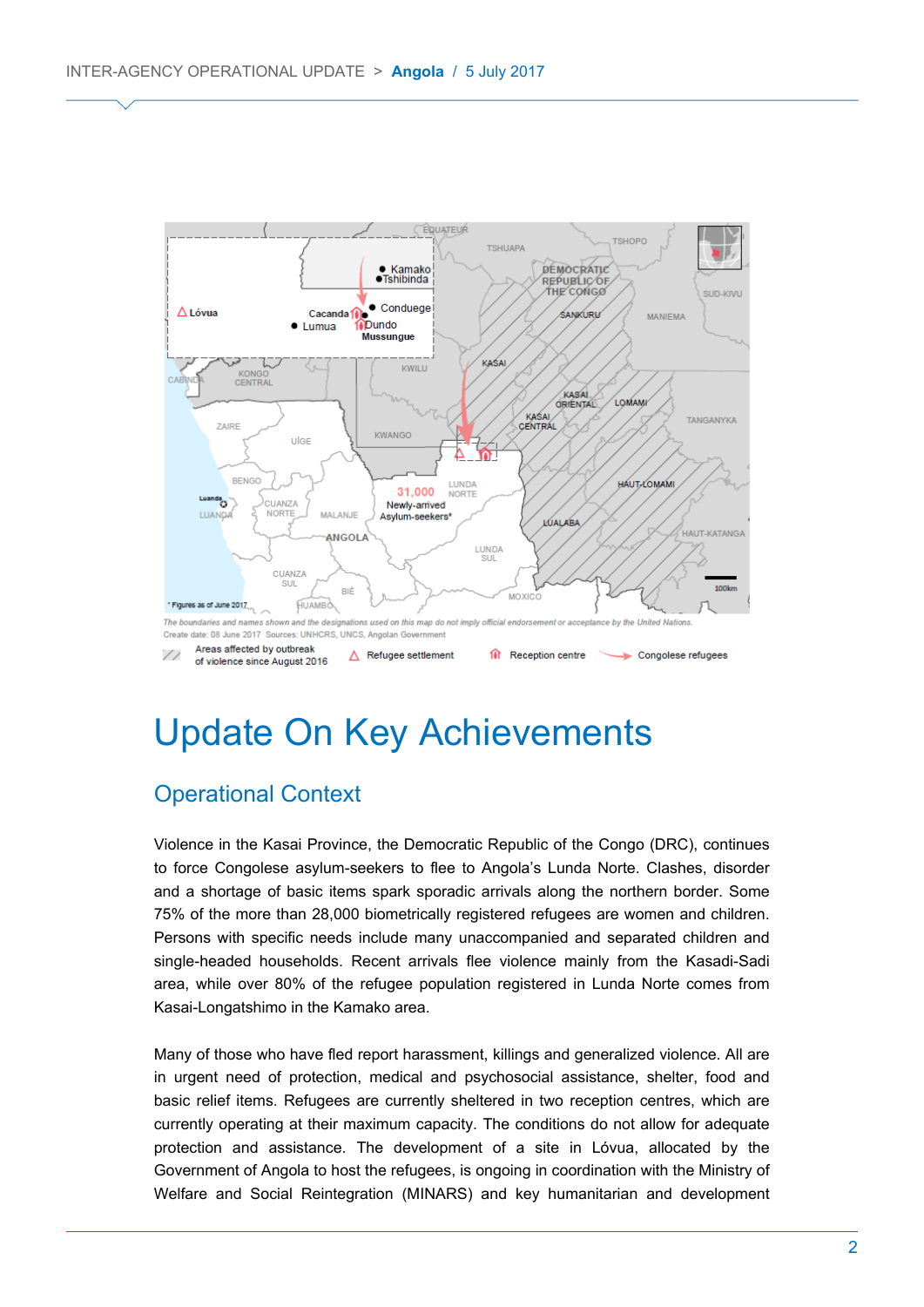partners. MINARS, on behalf of the inter-ministerial committee set up by the Government of Angola, is coordinating the response to the unfolding crisis with support from UNHCR. UN Agencies and international and national NGOs also actively support the refugee response in Angola.



Congolese refugees on their way to Cacanda reception centre from the border. UNHCR / A. Telo

# **Achievements**



#### **Achievements and Impact**

- By 5 July 2017, **28,138** Congolese refugees had been biometrically registered, including the remaining 820 individuals who had been brought to Cacanda reception centre from Fucauma, Kasangani and Nzagi border areas. This number includes all those who had been previously pre-registered and returned for individual registration. All persons were provided with a proof of registration jointly by UNHCR and the Angolan authorities, and briefed on their rights and obligations in Angola.
- **The Government of Angola is working towards concluding the legal framework** required for the **formal attribution of refugee status** to individuals fleeing violence from the Kasai region to Angola.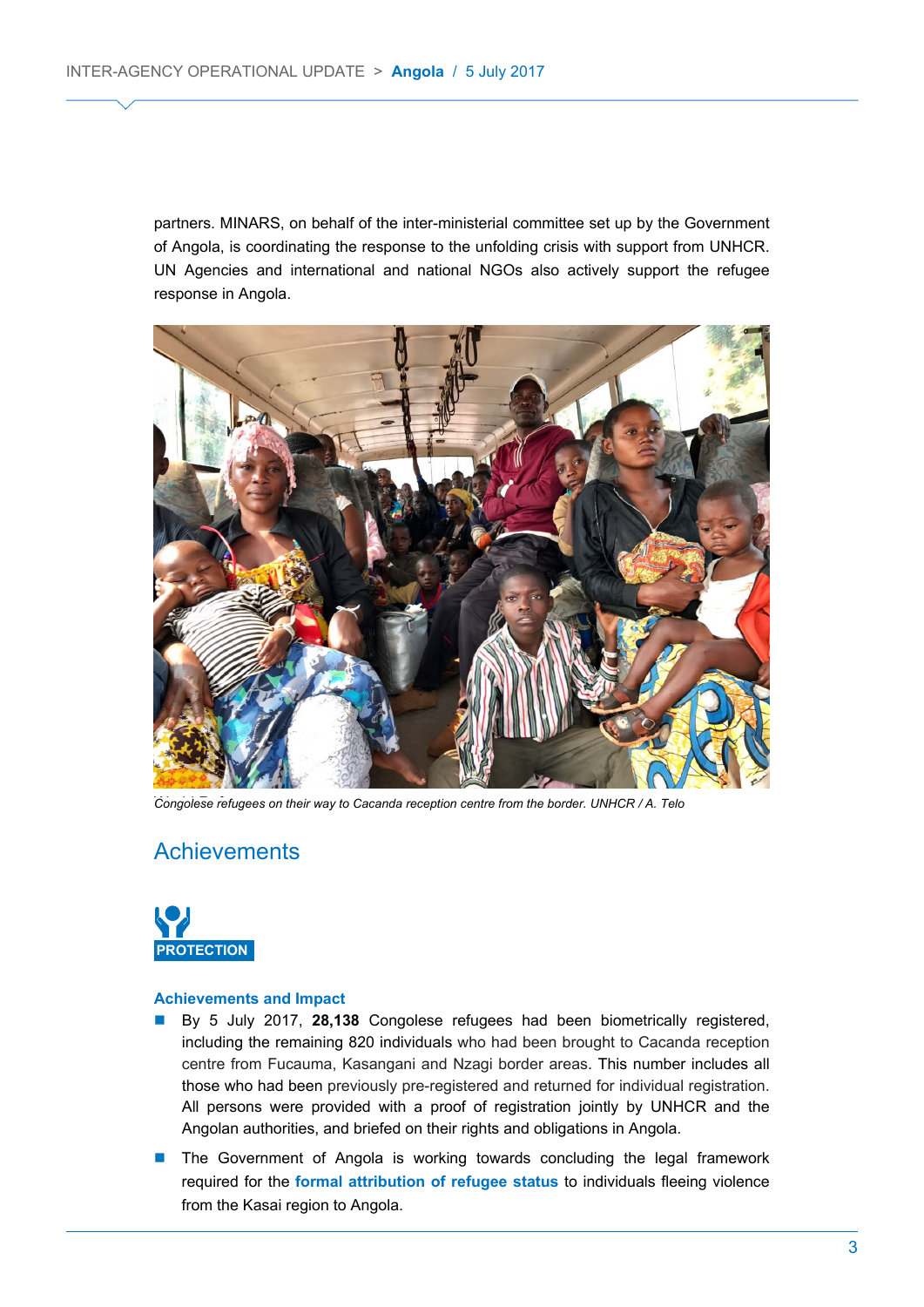- The rate of arrivals is currently difficult to estimate due to the irregularity. All refugees, including spontaneous arrivals, are registered biometrically upon arrival to Cacanda reception centre and receive health care, vaccinations, as well as food and core relief items. Continuous registration will start in Mussungue reception centre.
- **Protection activities continue at both reception centres. Protection actors continue to** assess specific needs and legal protection needs, and refer the most urgent cases, such as children and elderly people at risk, and sexual and gender-based violence (SGBV) survivors, for immediate assistance.
- **The Government of Angola and protection actors work closely together to address** and advocate for refugees facing serious protection risks identified through protection monitoring and referrals, including cases of detention, confiscation of documents and belongings, and physical protection needs.
- **Some 25 Angolan border police attended a sensitization workshop to discuss** protection, human trafficking, legal framework and refugees' rights and obligations in Angola to prevent arbitrary arrests and detention.
- **Child protection:** An additional 4 unaccompanied and separated children arrived to Cacanda reception centre on 29 and 30 June. Child-friendly spaces continue to provide leisure and socialization activities for children up to 12 years of age. The attendance in Cacanda increased by some 11% and by 6% in Mussungue. Birth registration services were launched at the Cacanda centre and have been expanded to Mussungue centre. Plans are underway to increase the capacity to provide birth registration services in the reception centres, as well as in certain areas of Dundo. An initial group of 35 refugee children born in Angola received official birth registration certificates at the reception centres.
- **SGBV:** Medical, legal and psychosocial services are available for identified survivors of SGBV in the reception centres, while efforts are ongoing to meet adequate protection and assistance standards.
- **Communication with communities:** Altogether 45 community mobilizers disseminate key messages to refugees on good hygiene practices and protection and health measures. Two community radios work in support of social mobilisation while theatre is also being used as a medium. Since the beginning of the response, 18,293 people have been reached with the key messages.

#### **Identified Needs and Remaining Gaps**

- In spite of advances made, lack of adequate shelter, as well as issues related to SGBV, remain significant protection concerns in both sites.
- Additional programmes to strengthen community-based protection are needed.
- Coordinated communication with communities is strengthened in view of the upcoming relocation of refugees to Lóvua.
- Lack of space and increased number of children restricts activities at the child-friendly spaces.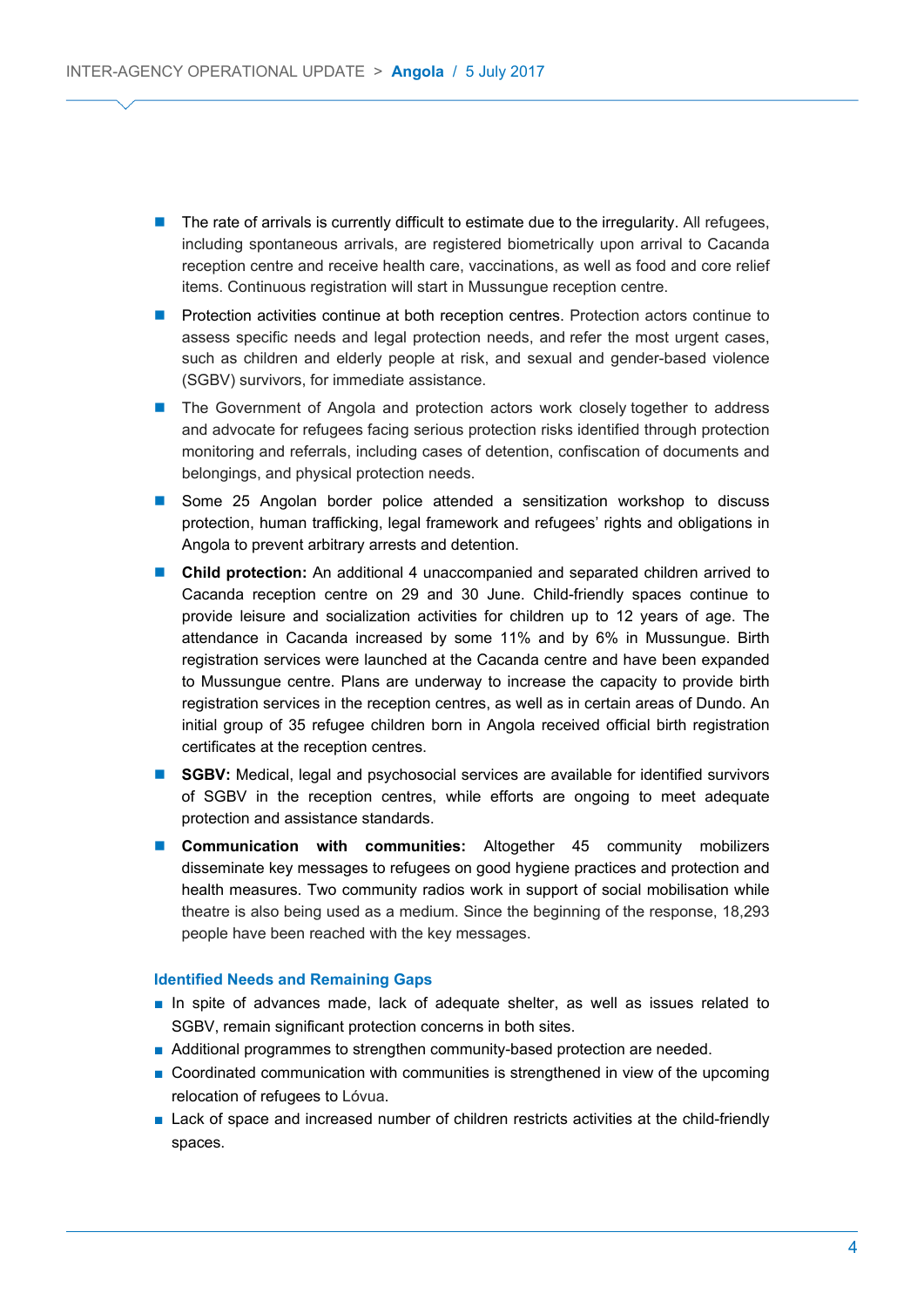

#### **Achievements and Impact**

■ Child-friendly spaces continue to provide Portuguese language lessons to both children and adults. Currently language classes are the only form of education taking place in the two reception centres.



#### **Achievements and Impact**

- Public health care and medical assistance is provided in both reception centres. The number of consultations decreased slightly for the first time in several weeks (-11%) in Cacanda. Malaria continues to be the main cause of morbidity, but decreased to 45% from 63% last week, possibly as a result of mosquito net distribution. Malaria is followed by trauma (18.6%), acute respiratory tract infections (10.2%) and non-bloody diarrhea (6.7%). Health partners are analysing the reasons for the increased occurrence of non-bloody diarrhea in the last weeks from 36 cases three weeks ago to 108 cases last week. Consultations in Mussungue also decreased (-13%) with 342 consultations undertaken for trauma (35.3%), followed by malaria (21.4%) and acute respiratory tract infections (11.8%). The under-5 mortality rate however slightly increased during the week from 0.9 to 1.3%, remaining within acceptable levels.
- Two survivors of SGBV received medical and psychological support in Cacanda.
- **Immunization:** No signs of epidemics have been detected in the reception centres or in the surrounding host communities. Routine vaccination has been made available at both reception centres through support to provincial mobile health care team (DPS) which focuses on vaccinating refugees at the crowded Cacanda reception centre twice a week. An emergency immunization team provide jabs to children under five-years of age arriving at the reception centre with antigens for yellow fever, measles and polio. Mothers and women of reproductive age are given Tetanus Toxoid vaccines. During the emergency immunization conducted on 30 June 2017 and 1 July 2017 in Cacanda reception centre, 281 children were immunized against polio, 190 against measles and yellow fever, while 17 pregnant women and 116 women in reproductive age were given Tetanus Toxoid vaccines.
- **Reproductive health:** Antenatal and postnatal care services continued at both reception centers. A total of 99 women received anti-natal care in Cacanda and seven in Mussungue. The reproductive health response, as well as response to HIV and SGBV, are being strengthened.
- **Referral care:** Six children, including one child from the host community, were interned at the pediatric in-patient department in the Municipal Pediatric Hospital during the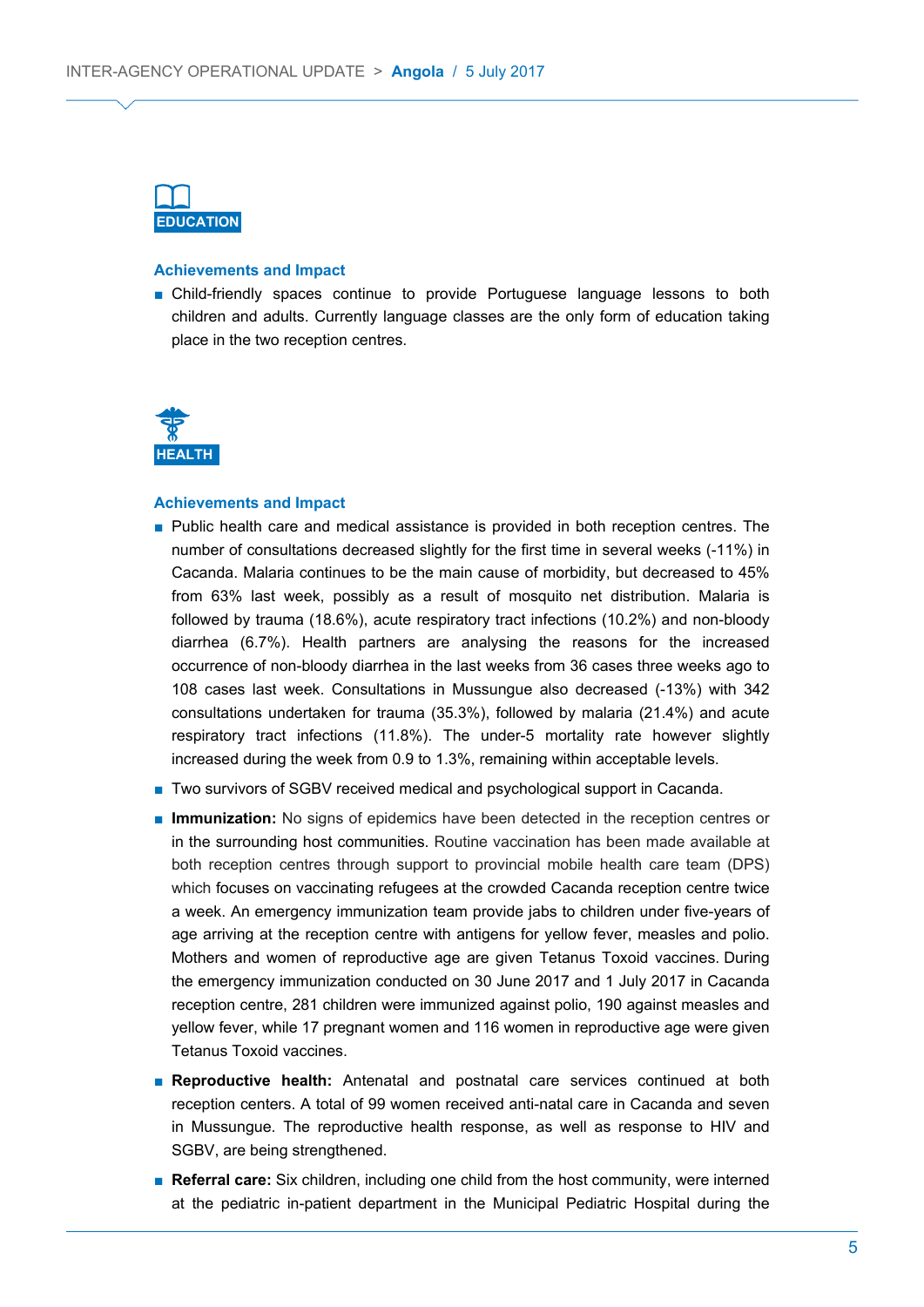week. About 43% of the 14 individuals referred to secondary health care were children under five-years of age, with 93% of the referrals coming from Cacanda reception centre. While the intake capacity of Chitato hospital has been strengthened for pediatric and inpatient therapeutic feeding care, the 20-bed capacity is currently insufficient, with the bed occupancy rate standing at 130% due to increased referrals. Access to anti-retroviral treatment is being coordinated with provincial health care providers.

■ Community health workers continued with sensitization of the refugee population and active case finding. Refugees can access health care assistance during night hours through telephone consultation with doctors who come onsite for care as needed.

#### **Identified Needs and Remaining Gaps**

■ While psychosocial support has been strengthened in the reception centres, access to mental health services remains limited.



#### **Achievements and Impact**

- **Nutrition:** Malnutrition indicators have stabilized in both reception centres. The blanket distribution of SuperCereal Plus started in Mussungue, for children between 6-23 months to prevent malnutrition. Out of 1,528 children screened in Cacanda, Severe Acute Malnutrition (SAM) was found at 1.1% and Global Acute Malnutrition (GAM) at 3.7%, while in Mussungue, 225 children were screened with 0.4% SAM and 0.4% GAM. The ambulatory therapeutic feeding centre continued to treat SAM and MAM. Altogether 217 children, an increase of 12%, are in specialized feeding programmes (110 SAM\_PB<120\_ and 90 MAM) in Cacanda and 10 children in Mussungue are in specialized programmes (9 SAM and 11 MAM) with a drop of 19 patients from the previous week.
- A total of 21 children were admitted to the inpatient therapeutic feeding centre by the end of week, including 12 refugee children.
- The operational capacity of food security actors in Dundo has been scaled up to provide food assistance to the refugees in coordination with the Government of Angola to avoid duplication, maximize use of resources and enlarge the food basket.

#### **Identified Needs and Remaining Gaps**

■ The storage capacity in Dundo hampers effective and timely deliveries of relief items. Efforts are ongoing to scale up the capacity to store items at the reception centres.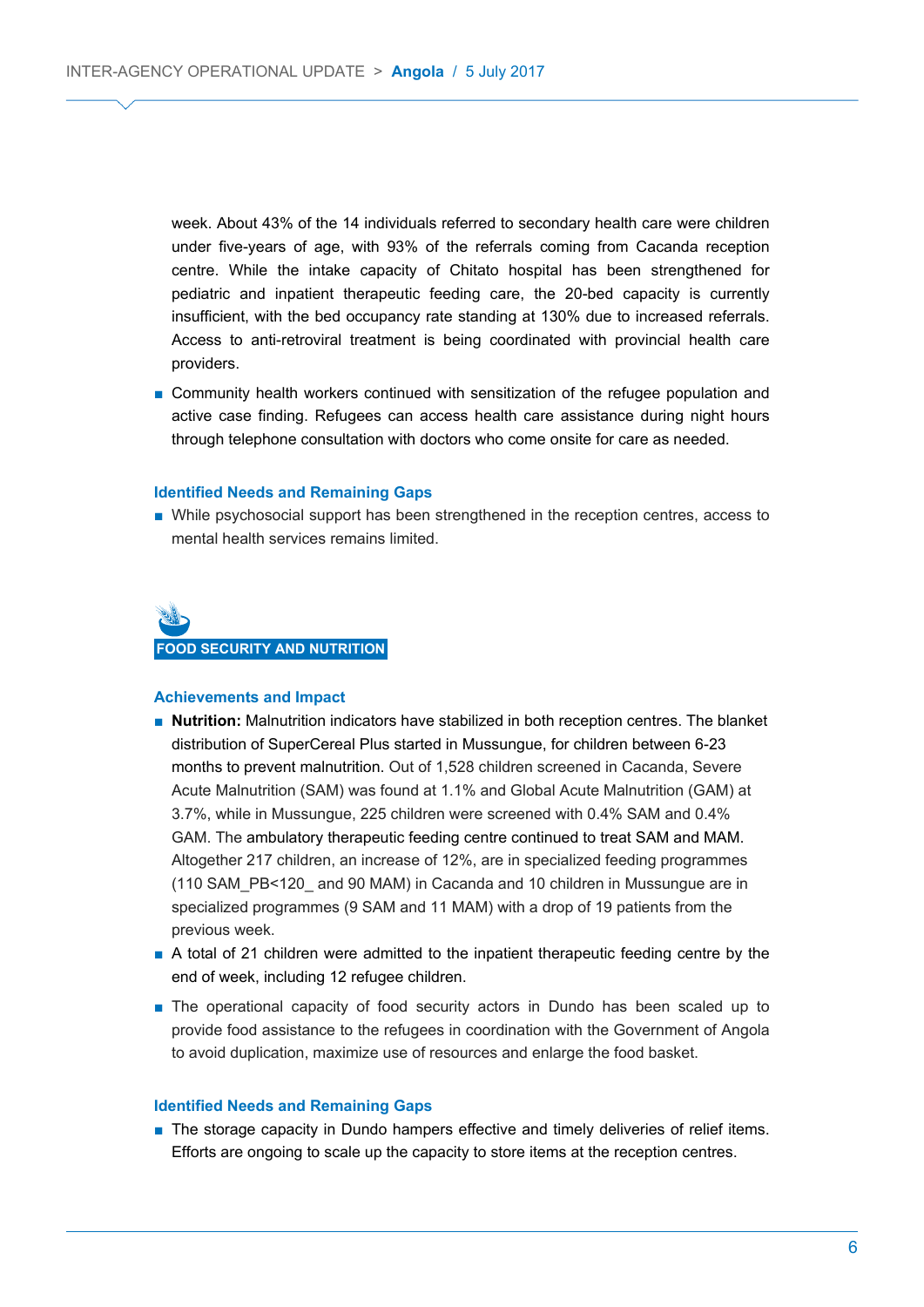

#### **Achievements and Impact**

- **Water**: WASH actors increased the water storage capacity in Cacanda from 49,000 litres to 57,000 litres through installation of additional water tanks in order to cover the needs of new arrivals. An average of 20 litres of potable water is available per person per day in Mussungue and 19 litres per person per day in Cacanda. The number of people per water tap stands at 91 in Cacanda and 122 in Mussengue (within Sphere minimum standards of 250 people per water tap).
- The pumping tests conducted on the two boreholes drilled in Cacanda revealed insufficient yield to decrease the current water trucking substantially. A hand pump will be installed for the borehole to be used as a well.
- **Sanitation and hygiene:** Daily maintenance and repair of latrines and showers in Cacanda and Mussengue is ongoing with plastic sheeting on latrine doors being replaced by framed doors to increase safety and privacy. Hygiene promotion activities are undertaken through door-to-door sensitization and community radio broadcasts. Access to sanitation facilities stands at 25 persons per latrine in Cacanda and 32 persons per latrine in Mussungue (against Sphere standards of 50 people per latrine). Currently one shower is available per 33 people in Cacanda and 46 people in Mussengue (against UNHCR standard of 50 people per shower).
- **Lóvua:** The WASH sectoral group has conducted an assessment to review the water supply options at the Lóvua site, soil permeability, as well as the related logistical aspects.

**SHELTER AND NFIS**

#### **Achievements and Impact**

- The clearance of the Lóvua site, as well as the design of a base camp in the vicinity of the Lóvua site to provide office and storage space for humanitarian and development actors to operate, are progressing.
- A total of seven additional hangars with the capacity to shelter approximately 350 individuals have been constructed at the Cacanda reception centre to shelter vulnerable individuals. The hangars are already fully occupied.
- The construction of a distribution centre in Mussungue has been initiated.
- 971 Congolese refugees were transported from Ngazi and Lomua border areas over the weekend and registered in Cacanda reception centre. Between 30 June and 3 July, 1,791 refugees were registered and received dry food rations covering one month of basic items, including blankets, kitchen sets, sleeping mats, mosquito nets, buckets and soap.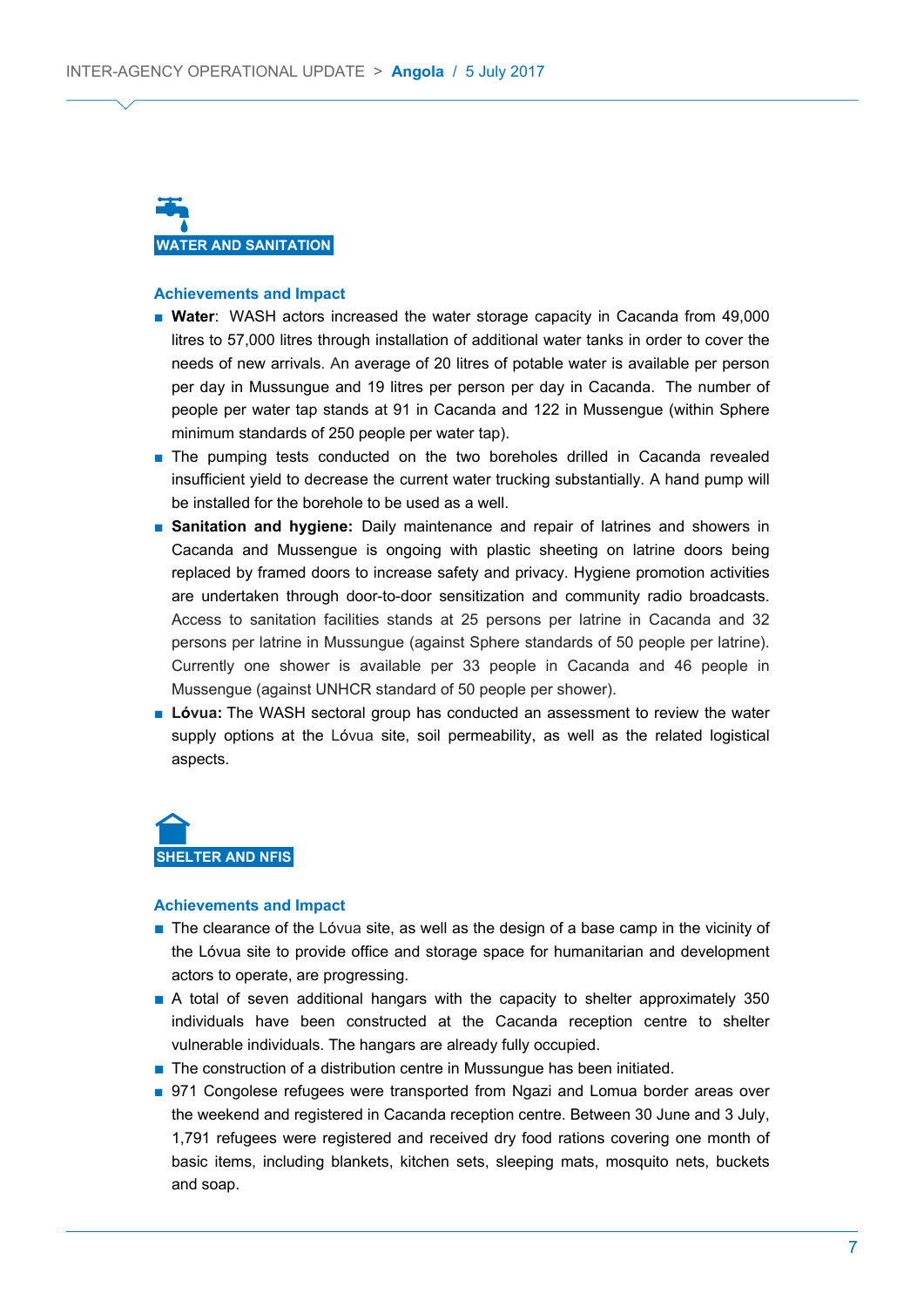#### **Identified Needs and Remaining Gaps**

■ The two reception centres in the Dundo area are at their maximum capacity without possibility to extend the areas, resulting in sub-standard shelter conditions for many new arrivals.

### Working in partnership

■ Humanitarian and development partners working on the ground and in the country on various projects are actively supporting the Government of Angola to ensure an adequate response to the needs of the Congolese refugees. A weekly inter-agency coordination meeting takes place in Luanda, as well as in Dundo, in order to ensure a comprehensive and integrated operational response. Sectorial working group coordination meetings on protection, WASH, health/nutrition are organized weekly in Dundo. A security management system as well as logistics working group will be established.

#### **Partners in the response:**

- Angolan Red Cross Society
- FAO Food and Agriculture Organization of the United Nations
- IOM International Organization for Migration
- JRS Jesuit Refugee Service
- LWF Lutheran World Federation
- MAG Mine Action International
- MSF Médecins Sans Frontières
- PIN People in Need
- UNAIDS The Joint United Nations Programme on HIV/AIDS
- UNDP United Nations Development Programme
- UNDSS United Nations Department for Safety and Security
- UNFPA United Nations Population Fund
- UNHCR United Nations High Commissioner for Refugees
- UNICEF United Nations' Children's Fund
- UNRCO United Nations Resident Coordinator's Office
- WFP World Food Programme
- WHO World Health Organization

The [Angola Inter-Agency Refugee Appeal \(April – December 2017\)](http://reporting.unhcr.org/sites/default/files/Angola%2520Inter-Agency%2520Refugee%2520Appeal%2520-%2520Apr-Dec%25202017%2520--%252012%2520June%25202017.pdf) is available on [Angola Operational Data Portal.](https://data2.unhcr.org/en/country/ago) Agencies are very grateful for the financial support provided by donors who have contributed to their activities with unearmarked and broadly earmarked funds, as well as for those who have contributed directly to the operations in Angola.

**Special thanks to Denmark and the Central Emergency Response Fund** for their contributions to the inter-agency refugee response in Angola.